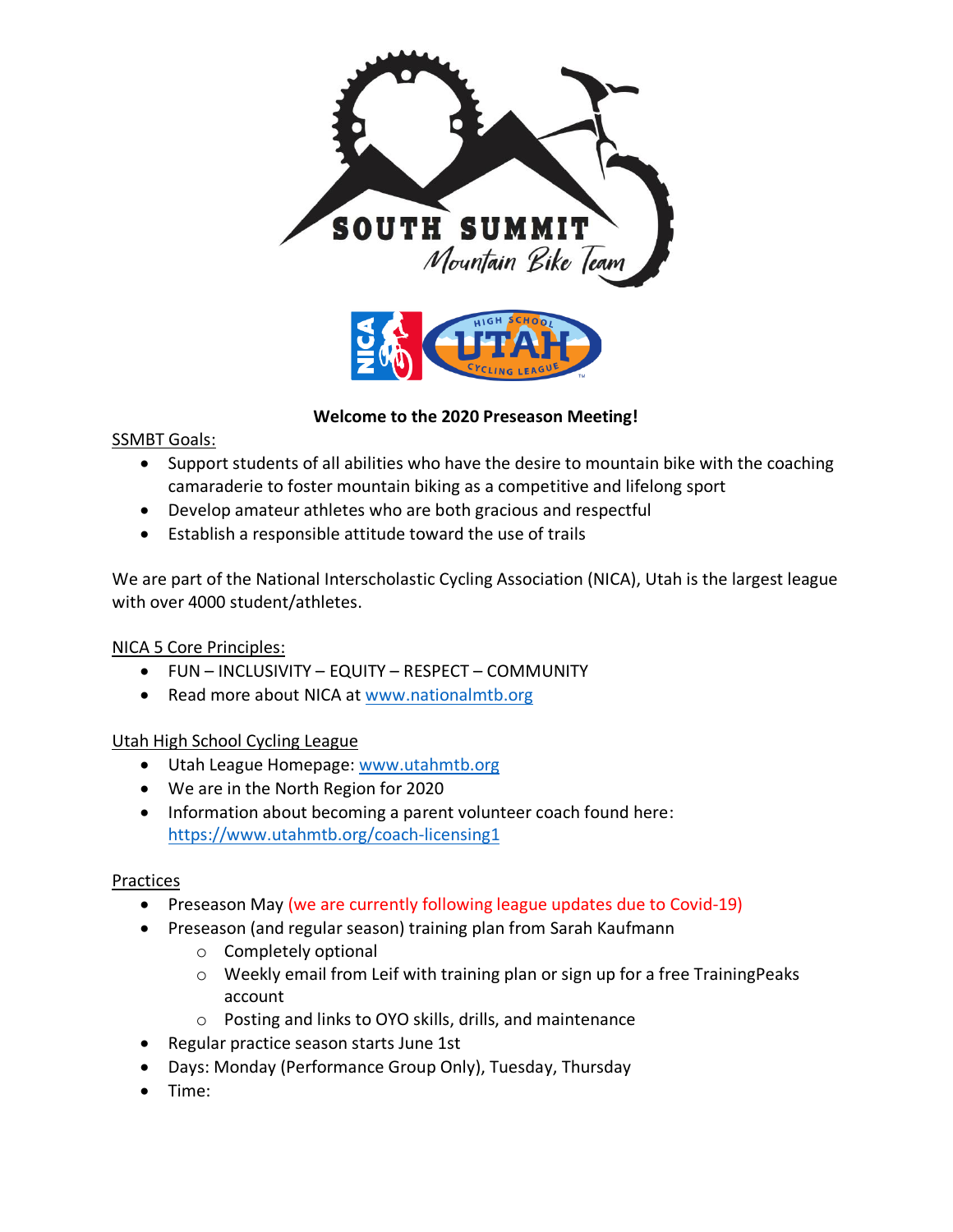- $\circ$  High School 6:00 pm 8:00 pm,
- o Junior Devo (middle school) 6:30pm 8:00pm
- Location: High Star, Beaver Creek, Oakley Bike Park, Marion Park, Coyote, others
- A few fun rides are scheduled for Saturdays

### Communication

- TeamSnap.com
	- o Practice calendar
	- o Announcements
	- o Emails/texts done through SSMBT TeamSnap account
	- o You will receive an invitation after registration
- Our website at SSMBT.org
	- o Registration
	- o Team FAQs
	- o Google Calendar

## Equipment

- Required:
	- $\circ$  Fully functioning mountain bike with 26" or larger tires, minimum width 1.75"
	- o Mountain bike style handlebars
	- o Helmet
	- o Hydration (water bottles, camel back)
	- o Fix kit (extra tube, C02 or pump, multi-tool)
- Recommended equipment:
	- o 27.5" or 29" wheel size
	- o Cross country or trail type bike
	- o Carbon or aluminum frame
	- o Disc brakes
	- o 80-130mm of suspension travel
	- o Gloves
	- o Sun glasses/safety glasses
	- o Padded shorts
- Other options
	- o Dropper versus fixed post
	- o Hardtail versus full suspension
	- o Flat pedals versus clipless
- Loaner bikes are available

## What do I need for practice?

- Fully functioning bike
- Clothing appropriate for ride
- Helmet
- Hydration system with water
- Food (gel packs, granola bars)
- Eye protection
- Medications to be self-administered
- Fix kit